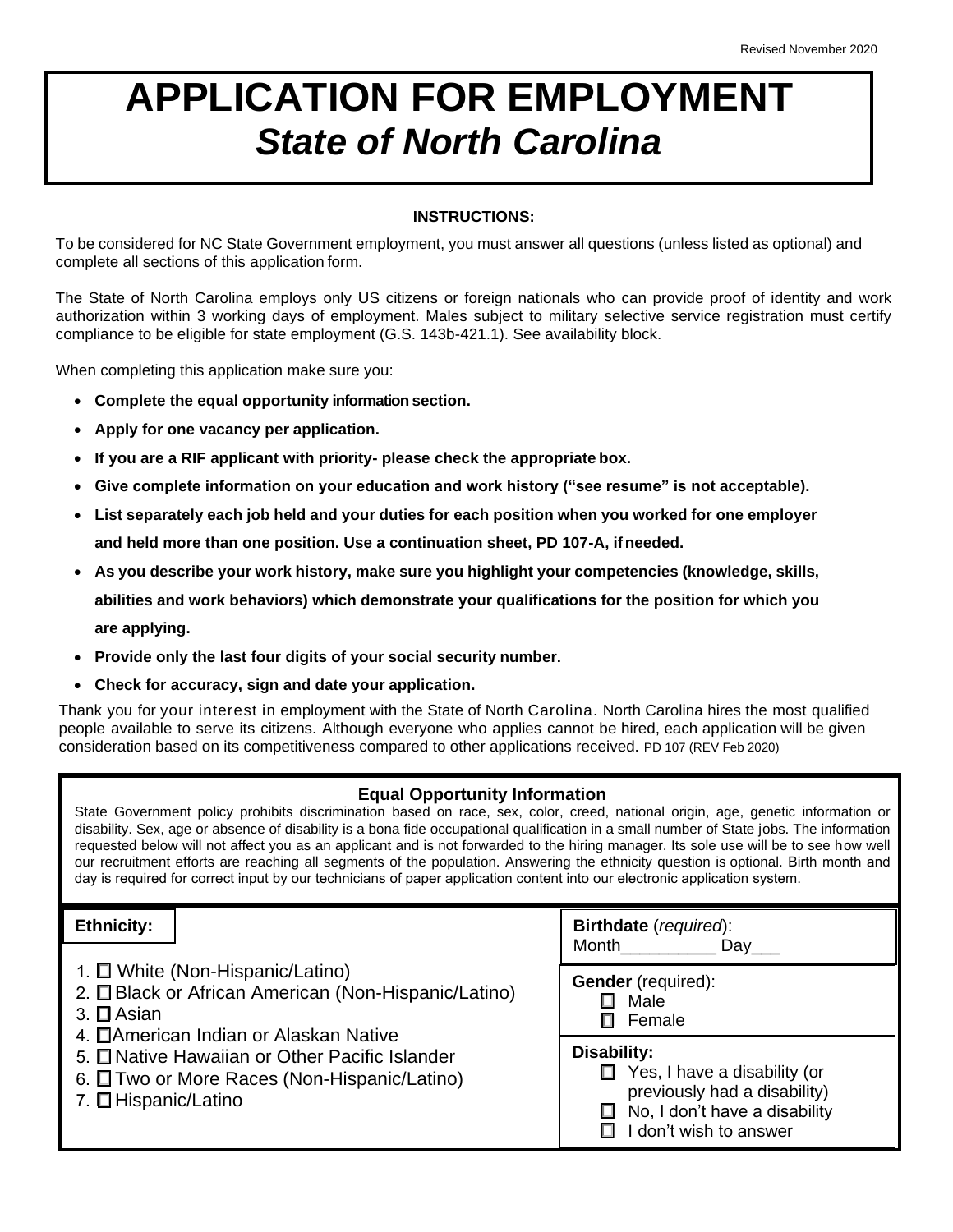|                                                                                 | <b>APPLICATION FOR EMPLOYMENT</b>                                                                                                                                                                                                                                                                                                                                                                                                                                                                                                                                                                                                                                                                                                                                                                                                       |                                                                 |    |                  |                                             |                         |                                           | <b>STATE OF</b><br><b>NORTH CAROLINA</b>                                              |             | Date of Application                  |
|---------------------------------------------------------------------------------|-----------------------------------------------------------------------------------------------------------------------------------------------------------------------------------------------------------------------------------------------------------------------------------------------------------------------------------------------------------------------------------------------------------------------------------------------------------------------------------------------------------------------------------------------------------------------------------------------------------------------------------------------------------------------------------------------------------------------------------------------------------------------------------------------------------------------------------------|-----------------------------------------------------------------|----|------------------|---------------------------------------------|-------------------------|-------------------------------------------|---------------------------------------------------------------------------------------|-------------|--------------------------------------|
| Last 4 digits of Social Security No.<br>Last Name                               |                                                                                                                                                                                                                                                                                                                                                                                                                                                                                                                                                                                                                                                                                                                                                                                                                                         |                                                                 |    |                  |                                             | <b>First Name</b>       |                                           |                                                                                       | Middle Name |                                      |
| Address (Street number and name)                                                |                                                                                                                                                                                                                                                                                                                                                                                                                                                                                                                                                                                                                                                                                                                                                                                                                                         |                                                                 |    |                  | City                                        |                         |                                           | County                                                                                |             |                                      |
| State                                                                           |                                                                                                                                                                                                                                                                                                                                                                                                                                                                                                                                                                                                                                                                                                                                                                                                                                         | Zip Code                                                        |    |                  | Phone number where you can be reached       |                         |                                           | <b>Email Address</b>                                                                  |             |                                      |
| Availability<br>Do you now work<br>for the State of NC?<br>$\Box$ YES $\Box$ NO | Are you a layoff candidate with the State of N.C. eligible for RIF priority reemployment<br>If subject to Military Selective<br>consideration as described by GS 126? YES NO Notification Date:<br>Service registration, certify<br>Are you related by blood or marriage to any person now working for the State? YES NO<br>compliance by initialing dotted line<br>If yes, give name, relationship to you and the agency where employed.                                                                                                                                                                                                                                                                                                                                                                                               |                                                                 |    |                  |                                             |                         |                                           |                                                                                       |             |                                      |
| <b>Military Service</b>                                                         | Have you served honorably in the Armed Forces of the United States on active duty for reasons other than training? YES NO<br>Do you wish to declare a service-connected disability? YES NO<br>At the time of this application, are you the surviving spouse or dependent of a deceased veteran who died from service-related reasons? YES<br>Do you wish to declare eligibility for veteran's preference asthe spouse of a disabled veteran? YES NO<br>Give dates of your (or spouse's) qualifying active military service:<br>Entered: Rank Research Communication Communication Communication Communication Communication Communication Communication Communication Communication Communication Communication Communication Communication Communication Com<br>CHECK the types of work you will accept: $\Box$ 1. Permanent full-time | AGENCY USE ONLY: ELIGIBILITY FOR VETERAN'S PREFERENCE: TYES TWO |    |                  |                                             |                         |                                           | □ 2. Permanent part-time □ 3. Temporary full-time □ 4. Temporary part-time            |             |                                      |
| 1.                                                                              | If you are not available for work now, enter the earliest date you could begin work (mo./day/yr.)<br>Support the control of the control of the care of the care of the control of the control of the control of the control of t<br>Will you accept work anywhere in N.C.? TYES TINO (If no, list below the counties in which you would be willing to work.)                                                                                                                                                                                                                                                                                                                                                                                                                                                                            | $\Box$ 5. Any of the preceding<br>2.                            | 3. |                  |                                             |                         |                                           | □ 6. Work involving Travel □ 7. Shift or Split Shift Work<br>5.                       |             |                                      |
| <b>Referral Source</b>                                                          | Enter below the specific title and vacancy number of the job for which you are applying.<br>Please indicate your referral source: ___________                                                                                                                                                                                                                                                                                                                                                                                                                                                                                                                                                                                                                                                                                           |                                                                 |    |                  |                                             |                         |                                           |                                                                                       |             |                                      |
| <b>Education</b>                                                                | If you were referred by NC Workforce Solutions please indicate which local office:<br>Under S/Q Hrs., list the hours of credit received and if they were semester (S) or quarter (Q) hours.                                                                                                                                                                                                                                                                                                                                                                                                                                                                                                                                                                                                                                             |                                                                 |    |                  | GED College 1 2 3 4 Graduate School 1 2 3 4 |                         |                                           |                                                                                       |             |                                      |
| Schools                                                                         | Name and Location                                                                                                                                                                                                                                                                                                                                                                                                                                                                                                                                                                                                                                                                                                                                                                                                                       |                                                                 |    | Dates Attended   |                                             |                         |                                           | Dates Attended<br>(mo./yr.) From: To: Grad? S/Q Hrs. Major/Minor Course Work          |             | Type of Degree<br>Received           |
| <b>High School</b>                                                              |                                                                                                                                                                                                                                                                                                                                                                                                                                                                                                                                                                                                                                                                                                                                                                                                                                         |                                                                 |    |                  |                                             | <b>YES□</b><br>NO ⊡     |                                           |                                                                                       |             |                                      |
| College(s)<br>University (s)                                                    |                                                                                                                                                                                                                                                                                                                                                                                                                                                                                                                                                                                                                                                                                                                                                                                                                                         |                                                                 |    |                  |                                             | YES□<br>NO <sub>D</sub> |                                           |                                                                                       |             |                                      |
| Graduate or<br>Professional                                                     |                                                                                                                                                                                                                                                                                                                                                                                                                                                                                                                                                                                                                                                                                                                                                                                                                                         |                                                                 |    |                  |                                             | YES□<br>$NO$ $\Box$     |                                           |                                                                                       |             |                                      |
| Other educational,<br>vocational school,<br>internships, etc.                   |                                                                                                                                                                                                                                                                                                                                                                                                                                                                                                                                                                                                                                                                                                                                                                                                                                         |                                                                 |    |                  |                                             | YES□<br>$NO$ $\square$  |                                           |                                                                                       |             |                                      |
|                                                                                 | Special training programs and seminars you have completed in the last five years (list):<br>If the job(s) applied for calls for specific courses, indicate those courses taken and credits received:                                                                                                                                                                                                                                                                                                                                                                                                                                                                                                                                                                                                                                    |                                                                 |    |                  |                                             |                         |                                           |                                                                                       |             |                                      |
| Registration:                                                                   | Current professional status: (List fields of work for which you have been registered)                                                                                                                                                                                                                                                                                                                                                                                                                                                                                                                                                                                                                                                                                                                                                   |                                                                 |    |                  |                                             |                         |                                           |                                                                                       |             |                                      |
|                                                                                 |                                                                                                                                                                                                                                                                                                                                                                                                                                                                                                                                                                                                                                                                                                                                                                                                                                         |                                                                 |    | State:<br>State: |                                             |                         |                                           |                                                                                       | No.         | <u>No. _________________________</u> |
|                                                                                 |                                                                                                                                                                                                                                                                                                                                                                                                                                                                                                                                                                                                                                                                                                                                                                                                                                         |                                                                 |    |                  |                                             |                         |                                           | DO NOT COMPLETE THIS BLOCK                                                            |             |                                      |
|                                                                                 |                                                                                                                                                                                                                                                                                                                                                                                                                                                                                                                                                                                                                                                                                                                                                                                                                                         |                                                                 |    |                  |                                             | $\perp$<br>П            | Have been verified<br>Person Responsible: | DEGREES AND PROFESSIONAL CREDENTIALS<br>Will be verified within 90 days (G.S. 126-30) |             |                                      |